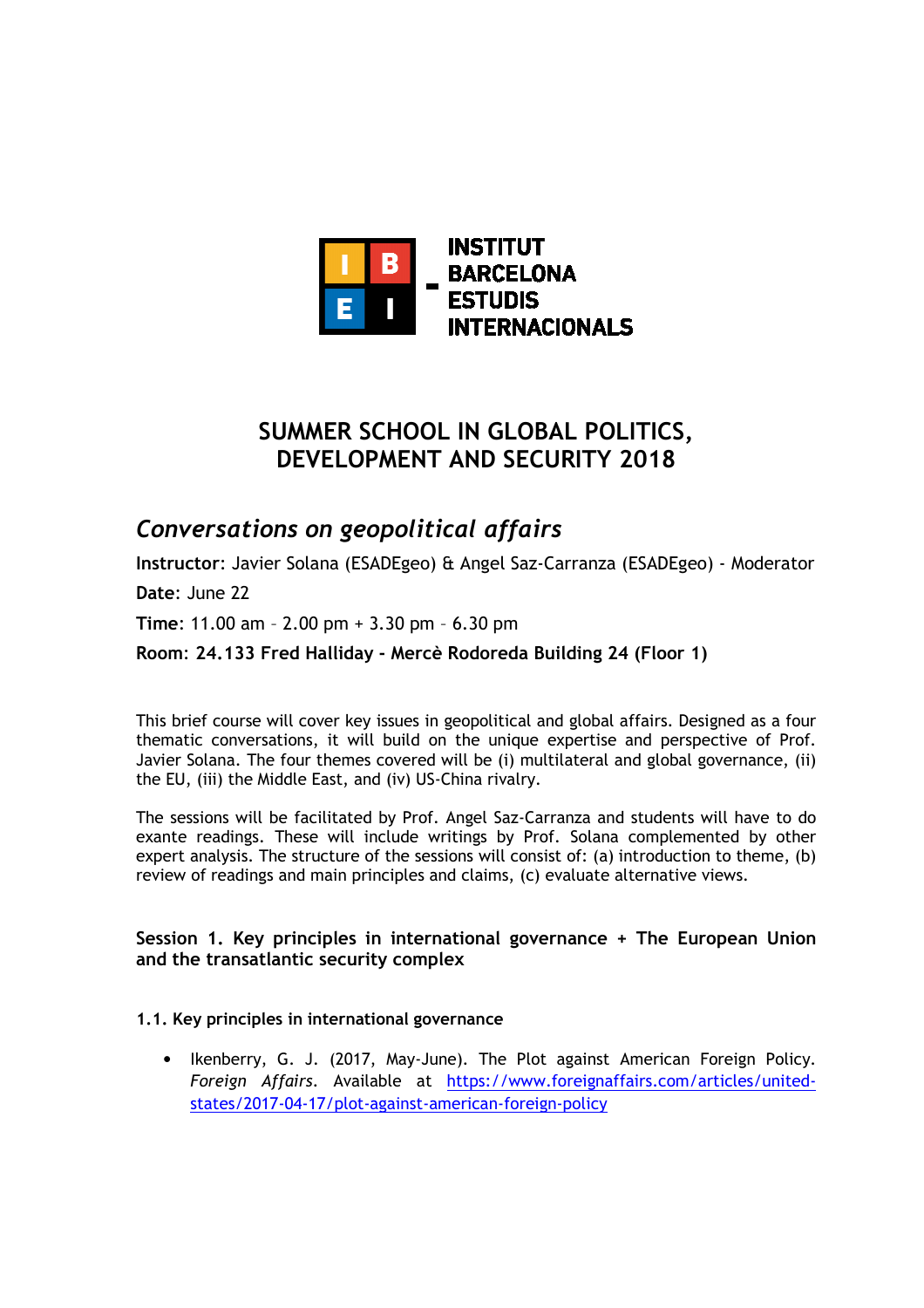- Solana, J. (2017, October 17). The Sovereignty That Really Matters. *Project Syndicate*. Available at https://www.project-syndicate.org/commentary/nationstate-decline-sovereignty-reaction-by-javier-solana-2017-10
- Solana, J. (2016, November 29). Why Multilateralism Still Matters. *Project Syndicate*. Available at https://www.projectsyndicate.org/commentary/multilateralism-for-climate-change-and-trade-byjavier-solana-2016-11

## **1.2. The European Union and the transatlantic security complex**

- Nye, J. S. (2017, July 6). Trump's Gift to Europe. *Project Syndicate*. Available at https://www.project-syndicate.org/commentary/trump-spurs-european-defenseintegration-by-joseph-s--nye-2017-07
- Solana, J. (2017, July 21). The Flip Side of Euro-Atlantic Integration. *Project*  Syndicate. **Available** at https://www.projectsyndicate.org/commentary/shrinking-euro-atlantic-community-by-javier-solana-2017-07
- Solana, J. (2017, February 18). The European Union First. *Project Syndicate*. Available at https://www.project-syndicate.org/commentary/europe-defendliberal-multilateralism-by-javier-solana-2017-02
- Solana, J. (2016, September 20). European Defense Integration Now. *Project Syndicate*. Available at https://www.projectsyndicate.org/commentary/european-defense-integration-now-by-javier-solana-2016-09
- Solana, J. (2016, June 21). The EU's Bold New Strategy. *Project Syndicate*. Available at https://www.project-syndicate.org/commentary/european-globalstrategy-foreign-security-policy-by-javier-solana-2016-07

**Session 2. The Middle East: a destructive race for regional hegemony + The United States and China: strategic trust or strategic competition?** 

## **2.1. The Middle East: a destructive race for regional hegemony**

- Solana, J. (2018, May 11). A New Era of Nuclear Uncertainty. *Project Syndicate*. Available at https://www.project-syndicate.org/commentary/trump-iran-nucleardeal-by-javier-solana-2018-05
- Solana, J. (2017, December 17). The EU Must Recognize the Palestinian State. *Project Syndicate*. Available at https://www.projectsyndicate.org/commentary/trump-jerusalem-europe-recognize-palestine-by-javiersolana-2017-12